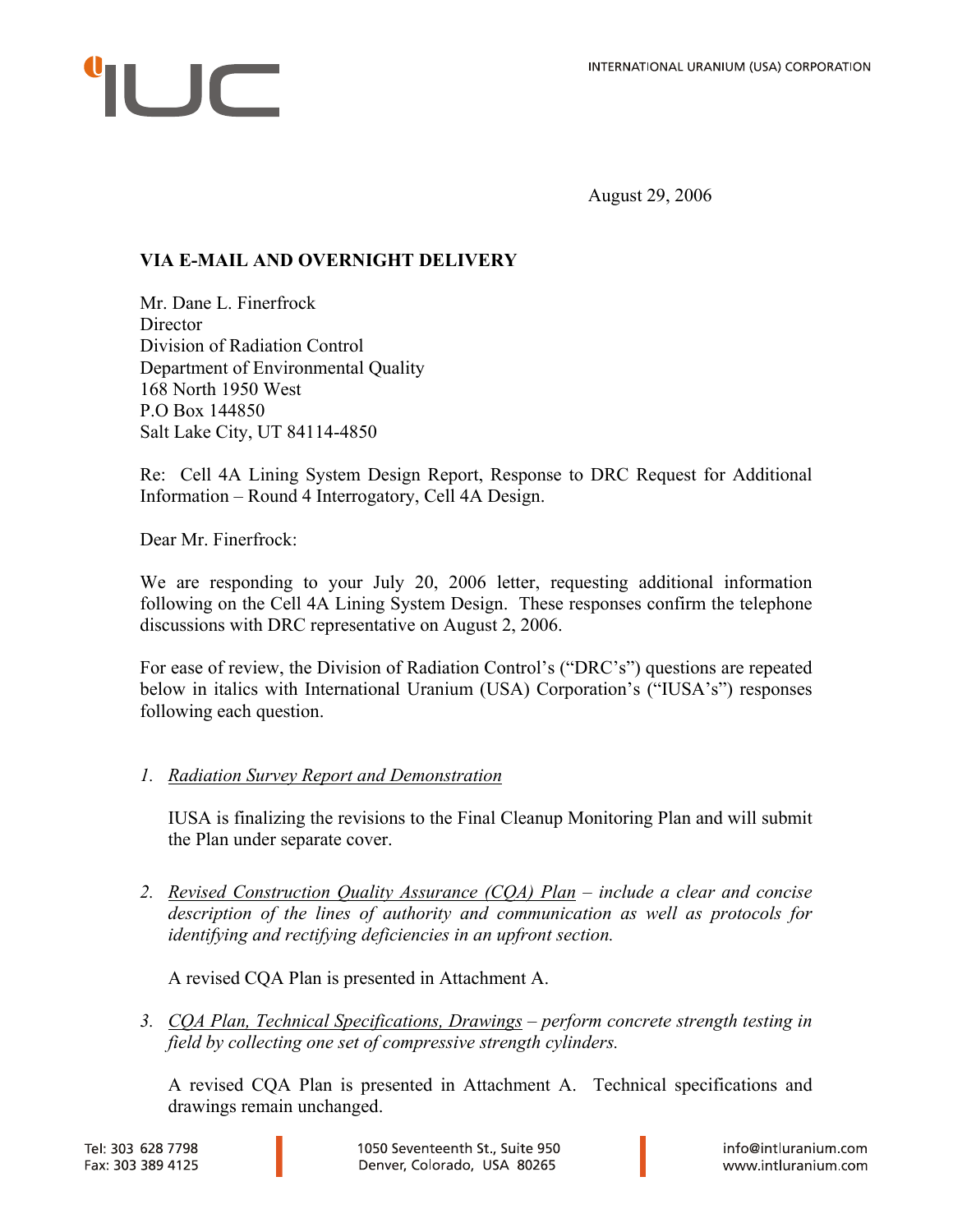*4. CQA Plan, Technical Specifications, Drawings – provide aggregate, subgrade, and anchor trench compaction criteria.*

Revised Technical Specifications are presented in Attachment B. As agreed with DRC, aggregate placed over liner material will not be compacted or tested for compaction. Sub base material will not be needed under the concrete spillway. CQA Plan and Drawings remain unchanged.

*5. CQA Plan – correct reference to Table 1A in section 7.2.1.* 

A revised CQA Plan is presented in Attachment A.

*6. GCL Chemical Resistance – provide methods for GCL hydration.* 

The GCL manufacturer, CETCO, does not typically recommend hydrating (i.e. spraying with water) GCLs during installation as the GCL will hydrate by absorbing water from adjacent soils soon after installation. However, if the time the GCL is to be exposed to the subgrade prior to service is short, CETCO recommends, in a telephone conversation between Greg Corcoran of GeoSyntec Consultants and Laurie Tockey of CETCO on 21 August 2006, that the GCL be hydrated to 50% moisture content.

Based on this advice, the GCL will be hydrated to 50% moisture content shortly after installation and prior to installation of the overlying geomembrane. The GCL will be sprayed with water at a rate of approximately 1,000 gallons per acre to achieve an increase of 25% moisture content in the GCL (GCL is anticipated to be delivered at approximately 25% moisture content, variations will be adjusted in the field to accommodate changes in delivered GCL moisture content). In addition, the subgrade will be moisture conditioned prior to installation of the GCL. Moisture conditioning will be performed at a rate that will not make the subgrade unacceptably soft or unworkable for deployment of the GCL. The CQA Plan and Technical Specifications have been updated and are presented in Appendices A and B, respectively.

To demonstrate the effectiveness of the GCL hydration process, a small piece of GCL will be installed over on-site soils and beneath a piece of geomembrane secured on all four sides. Samples will be collected from the GCL to measure the moisture content of the GCL after a period of 2, 4, 6, and 8 weeks.

*7. GCL Freeze Thaw – provide evaluation of ability to withstand freeze thaw conditions without confining pressure.* 

The liner system that will remain exposed during the winter, and therefore subject to freezing, will not be covered with waste materials. When additional waste material is added to the Cell, the increase in the surface elevation will change very gradually. As

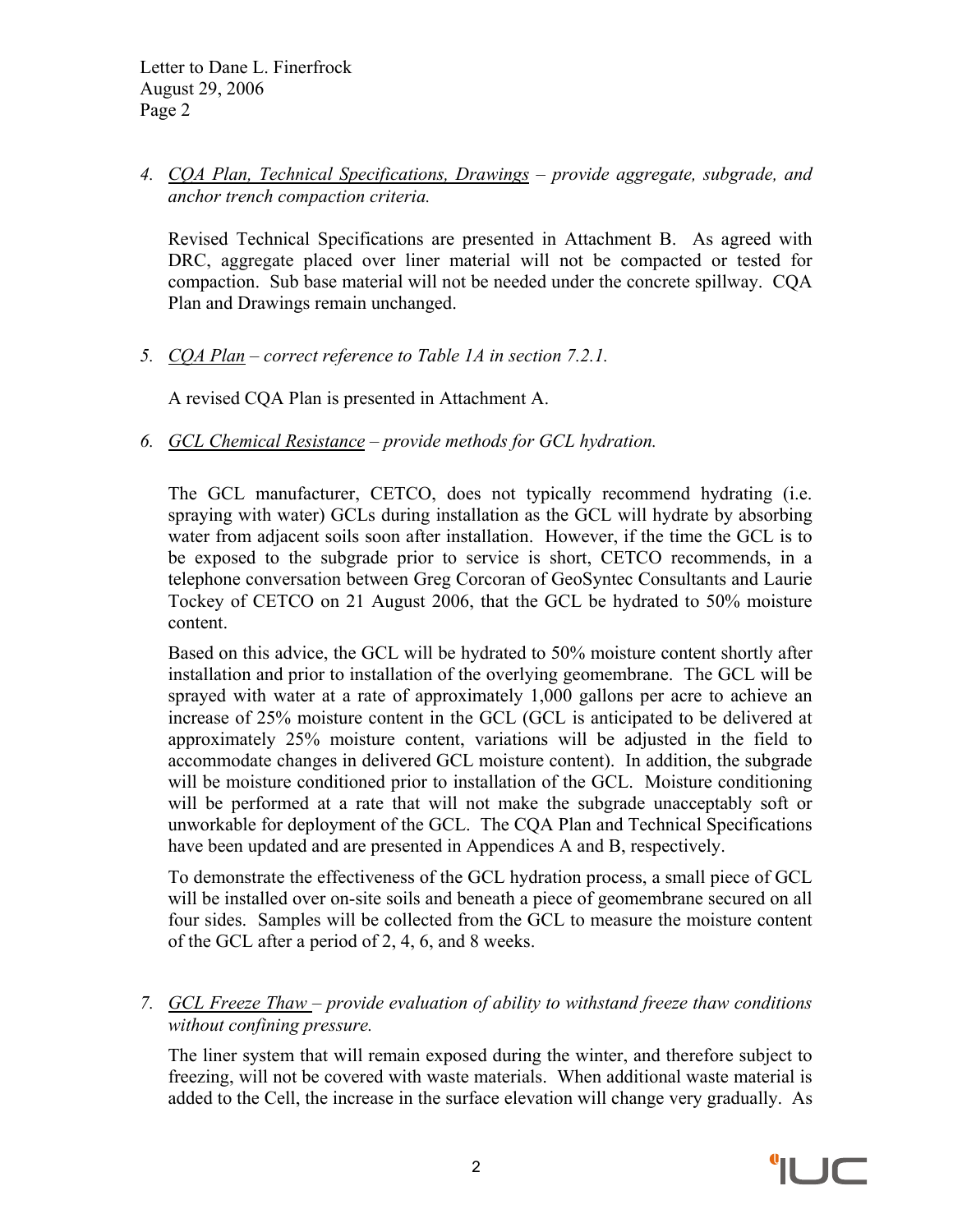> the surface elevation increases, the exposed liner system will become covered and will then be insulated from the freezing effects and be subjected to a confining stress. Once insulated, the liner system components will thaw and the bentonite component of the GCL will self heal under the applied confining stress.

> Furthermore, the GCL will not likely be exposed to waste materials due to the following conditions:

- The head on the primary geomembrane portion of the side slope that may experience the freeze/thaw will be very small;
- The primary geomembrane combined with the secondary geomembrane provide two levels of protection of the GCL; and
- The leak detection system underlying the primary geomembrane will not allow head to develop on the secondary geomembrane, which will preclude potential migration through the secondary geomembrane into the GCL.

According to Podgornery, et. al. (Podgornery, 2006), long-term exposure of GCLs to freeze thaw cycles resulted in no appreciable increases in the hydraulic conductivity. Podgornery, et. al. tested the GCL by submitting samples of GCL to freeze thaw cycles under no normal or confining stresses. The samples were then tested, under low normal or confining stresses, to determine the hydraulic conductivity of the GCL after a specific number of freeze thaw cycles. This methodology models the exposed side slope liner case for this project as the GCL will be subjected to no normal stress during freeze thaw cycles and will then be subjected to a normal stress prior during potential permeation.

Furthermore, the dike was constructed of on-site soils that are generally classified as clayey sands and silts. Site materials (ore storage pad area) have been tested for hydraulic conductivity and found to have laboratory hydraulic conductivities of between 1.2 x  $10^{-6}$  cm/sec and 3.5 x  $10^{-8}$  cm/sec with a statistical mean of 2 x  $10^{-7}$ cm/sec (Hydro Geo Chem, 2002). These soils will act as an additional liner system, further minimizing the potential for liquids to migrate from within Cell 4A, through 2 geomembrane layers, a GCL layer, and more than 10 feet of on site soils with hydraulic conductivity less than  $1 \times 10^{-6}$  cm/sec.

In contrast, compacted clay liner materials subjected to freezing will develop ice lenses that, upon thawing, will leave voids in the soil matrix thereby increasing the permeability of the clay liner. La Plante, et. al. show that clay soils exposed to more than 20 freeze/thaw cycles can exhibit a permeability increase of more than one order of magnitude (LaPlante, 1992). To correct the problem, the clay soil would potentially need to be reworked and re-compacted. Therefore, a GCL is less susceptible to damage from freeze/thaw cycles and more protective of the environment.

*8. Liner System Installation – Provide information regarding use of ATVs during installation of geosynthetic materials.* 

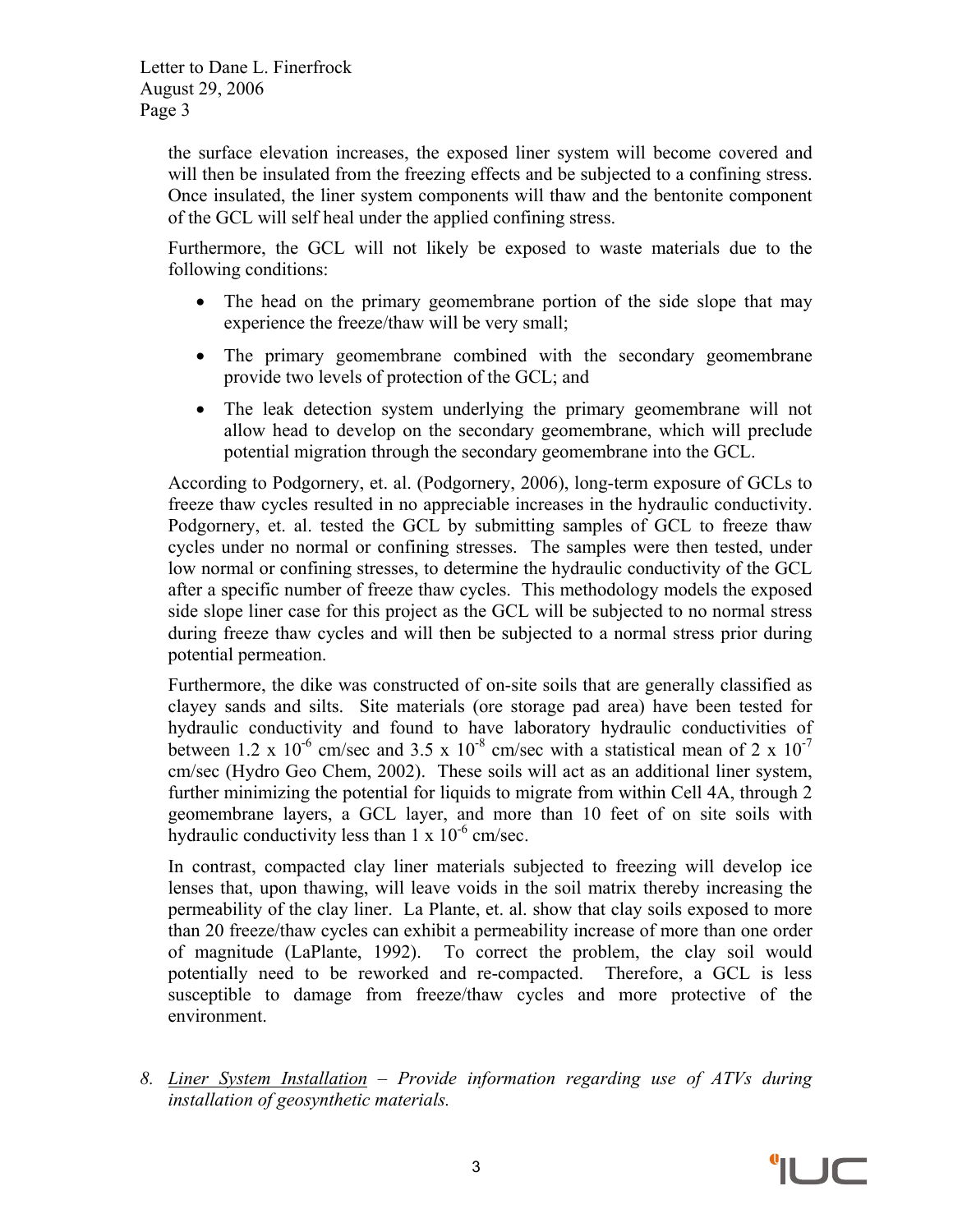> The liner system installer will utilize low ground pressure equipment that will place a localized normal stress of less than 6 psi (loaded equipment) on the liner system components. The contact surface will be comprised of a rubber tire or rubber track. This equipment will operate on the floor and not on the side slopes, except for the northeast corner.

> According to Henning (Henning, 2002), the human foot can exhibit pressures in the heal of approximately 20 psi and in the fore foot of approximately 7.7 psi. Henning presents higher foot pressure values for humans running in athletic shoes.

> Based on the human foot pressures, the proposed low ground pressure equipment will have less of an impact on the liner system components than the personnel working on the geosynthetic materials during installation.

## *9. Dike Stability, Seismic Loading and Routine Maintenance and Monitoring*

## *– clarify sideslope inconsistency on slope stability evaluation models*

Side slope condition shown on the calculation package titled "Settlement Evaluation of Berms" has been changed to reflect the correct 3H:1V outer side slope condition. Attachment C presents the revised calculation package.

#### *-Seismic Loading*

IUSA previously submitted the original Cell 4A Design documents providing a Seismic Risk Analysis for the dike design of Cell 4A. A copy of the Seismic Risk Analysis was included as Attachment I in the May 26 response to the  $1<sup>st</sup>$  Round Interrogatories. Section 1.3.4, "Potential Earthquake Hazards to Project" of this submittal details the justification for the 0.10 g seismic loading.

IUSA also reviewed two additional references detailing a probabilistic seismic analysis for the region surrounding the Moab Title II tailings site ("Wong"). IUSA finds nothing in the Wong analysis specific to the Moab site to contradict the conclusions and basis for the design parameters presented in the Cell 4A Design documents. The Wong analysis for the Moab site lists peak horizontal accelerations of 0.05, 0.07, 0.14 and 0.18g based on return periods of 500, 1000, 5000 and 10,000 years respectively. Wong recommended the seismic design criteria for the Moab site to be based on a return period of 10,000 years. This recommendation is stated to be very conservative based on the fact that the Moab site is located adjacent to the Colorado River and could cause a release into a major water source. The Moab site was considered to be a higher risk than other Title II sites.

40 CFR 192.02 and Appendix A requires 1,000 return periods, which would have resulted in a peak horizontal acceleration of 0.07g for the Moab site. Because of the proximity of the Moab site to the Colorado River the more conservative assumption is warranted. The White Mesa Cell 4A Design risk analysis looked at potential fault

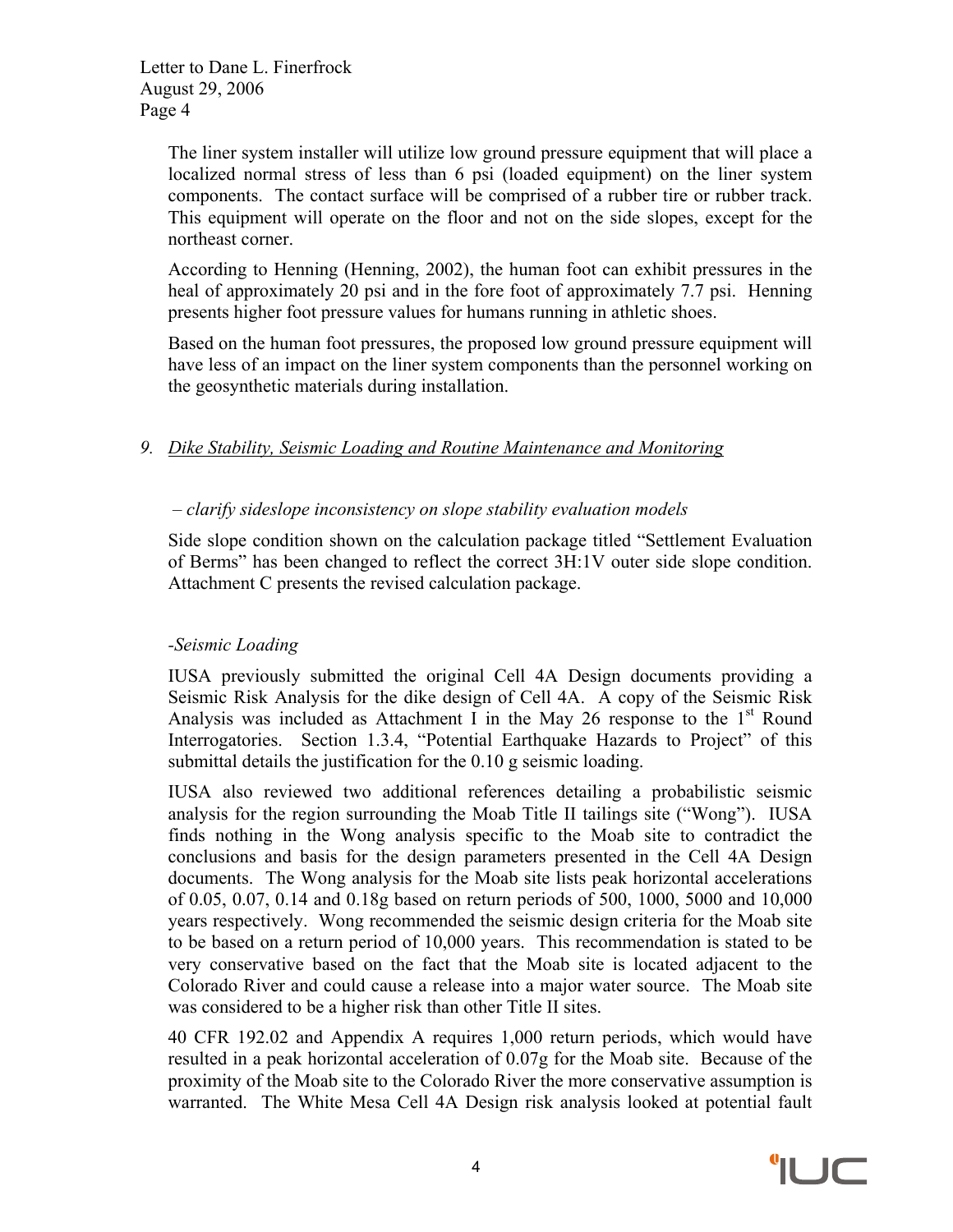> systems close to the actual site. Various studies cited in the report recommend peak horizontal ground accelerations ranging from 0.04 to 0.07g based on return periods of 50 to 1000 years. This is not inconsistent with the values for the Moab site assuming the more realistic return periods. The original Cell 4A Design Report used a more conservative value for peak horizontal accelerations of 0.10g for design basis.

> IUSA also reviewed the 1994 study titled "Seismic Hazard Analysis of Title II Reclamation Plans" prepared by Lawrence Livermore National Laboratory ("LLNL") for the U.S. Nuclear Regulatory Commission. The abstract of the LLNL study states in part:

"In its effort to evaluate the risk associated with those piles, the NRC sponsored the Lawrence Livermore National Laboratory to perform a simplified seismic hazard analysis for all the sites. The emphasis of the study was to review the geology, seismicity and tectonics of the regions, to establish the bases for the selection of the design criteria, when they existed, and to determine whether the perception of the seismic hazard had changed since the last analyses were performed. For example, newly discovered active faults running close to a site could have an important impact on the perception of the hazard at a specific site.

LLNL reviewed all the available literature, interviewed local experts geology, seismicity and ground motion estimation and developed an estimate of the current design criteria for each site. The adequacy of the as built design criteria were then determined on a site by site basis."

The section of the LLNL study specific to the White Mesa Mill site made the following comments on the seismic potential of the site:

"The nearest Quaternary fault to the White Mesa site is the Shay Graben Fault System which is 40 km north of the site. There are other faults 60 km west of the site, the Bright Angel Fault System (Hecker 1993), which may be Quaternary. However, the individual faults in the Bright Angel Fault System are shorter than the Shay Graben Fault System, thus the Mu [largest possible earthquake] for the system is smaller than for the Shay Graben. This possible ground motion at the White Mesa site is much lower for earthquakes on the Bright Angel Fault System from the largest events postulated to occur on the Shay Graben Fault System.'

"As discussed in the deterministic analysis for the Rio Algom site, the Mu for the Shay Graben Fault System is 6.9 with a more likely value of 6.5. The 1 sigma estimate for PGA [peak ground acceleration] for a M-6.5 earthquake located on the Shay Graben Fault System at the site is 0.12g with a median estimate of 0.07g. To account for the less likely 6.9 earthquake we use the median estimate for PGA which is 0.08."

The LLNL study concluded, in part:

"There appear to be no faults in the vicinity of the site which could introduce surface rupture through the site and tailings piles. Our estimate for the range of appropriate PGA to use is 0.05 to 0.12g."

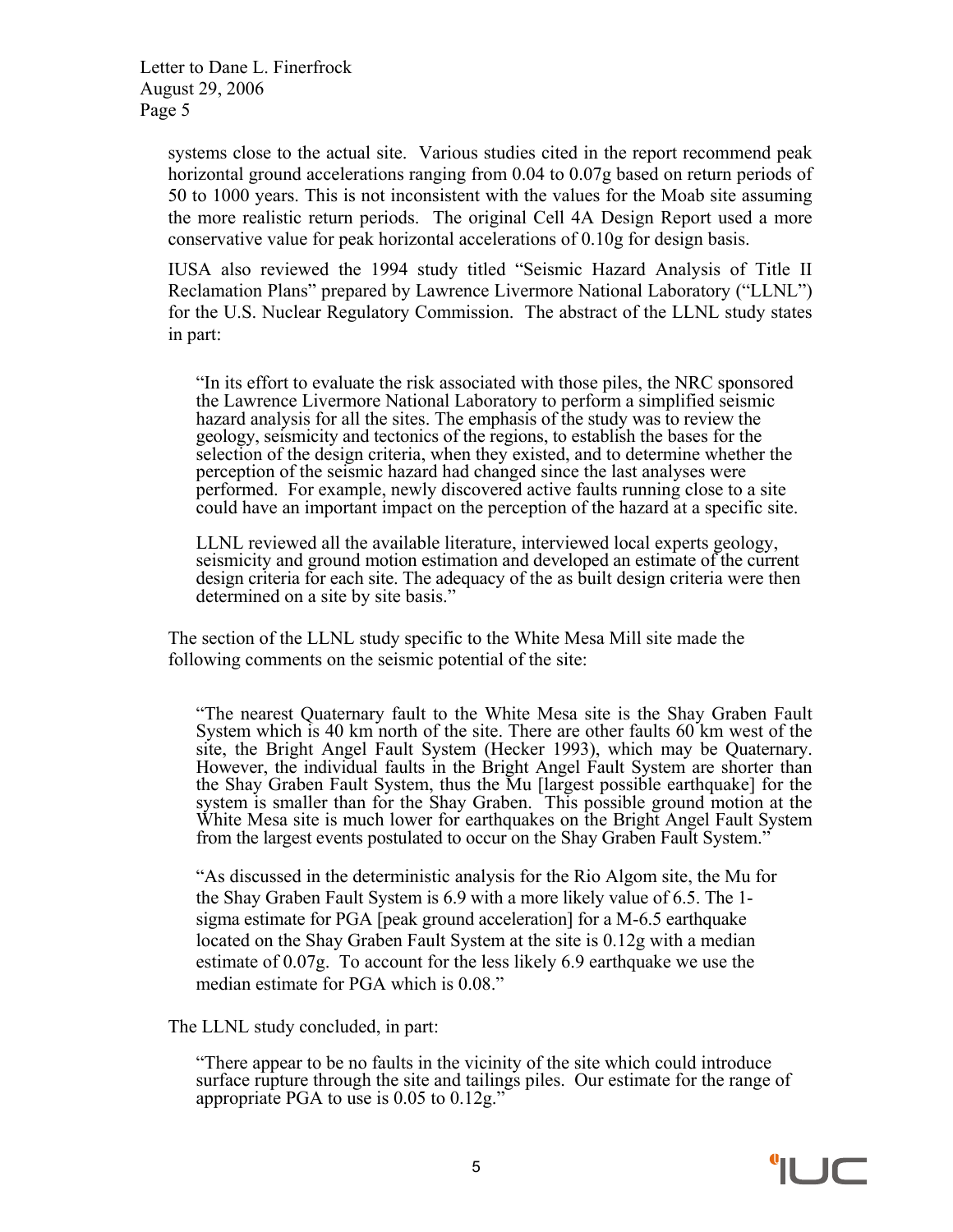> As with the Wong reports, there also appears to be nothing the LLNL study to suggest that the 0.10 g ground acceleration used for the White Mesa design is not appropriate or that further study is warranted.

#### *-Routine Maintenance and Monitoring*

Trained personnel inspect the White Mesa tailings system on a once per day basis. Any abnormal occurrences or changes in the system are immediately reported to Mill management and maintenance personnel. The inspectors are trained to look for events involving the routine placement of tailings material as well as events that could affect the integrity of the tailings cell dikes. The daily inspection reports are summarized on a monthly basis and reviewed by the Mill Manager. On an annual basis a Utah Registered Professional Engineer evaluates the tailings area, operations and inspection reports. The results of this evaluation are presented to Mill management with recommendations for maintenance or modifications to operating or inspection procedures. A copy of the annual evaluation is also submitted to the DRC. As a part of the annual evaluation, a Utah Registered Land Surveyor checks control points that have been installed on the crests of the Cell 3 and Cell 4A dikes to ensure that there has been no abnormal settlement or displacement of the dike structures. This survey information is reviewed as a part of the annual evaluation and compared to the previous surveys. The routine inspections, as well as the annual evaluations, have ensured that there has been no alternation or change to the dike structures that have adversely affect the dikes since originally constructed. A copy of the most recent annual evaluation has been sent under separate cover to the DRC's design consultant.

#### *10. Slimes Drain System Operation*

The initial loading of tailing sands into Cell 4A will occur in the southwest corner overlying the slimes drain system piping. This initial loading will occur through three separate points where discharge piping will be located. The tailings slurry will be processed through a cyclone or classifier system to split the larger sand fraction from the slimes portion of the slurry. The sand portion will be discharge over the slimes drain piping network to aid in establishing a filter blanket over the drain pipes. The slimes fraction will be discharged to Cell 3 or to an area in Cell 4A along the north or east sides. The sand discharge points are illustrated in Figure 1 and depict a covering of at least 2 feet of sands overlying the slimes drain system piping. Subsequent to the initial loading, tailing sands will be discharged through six separate points along the northern and eastern perimeter berms. These points are illustrated on Figure 2 and depict the discharge of the sands into Cell 4A such that the finer tailings fraction (slimes) will accumulate in the southwest corner over the initial loading of the coarser tailings sands.

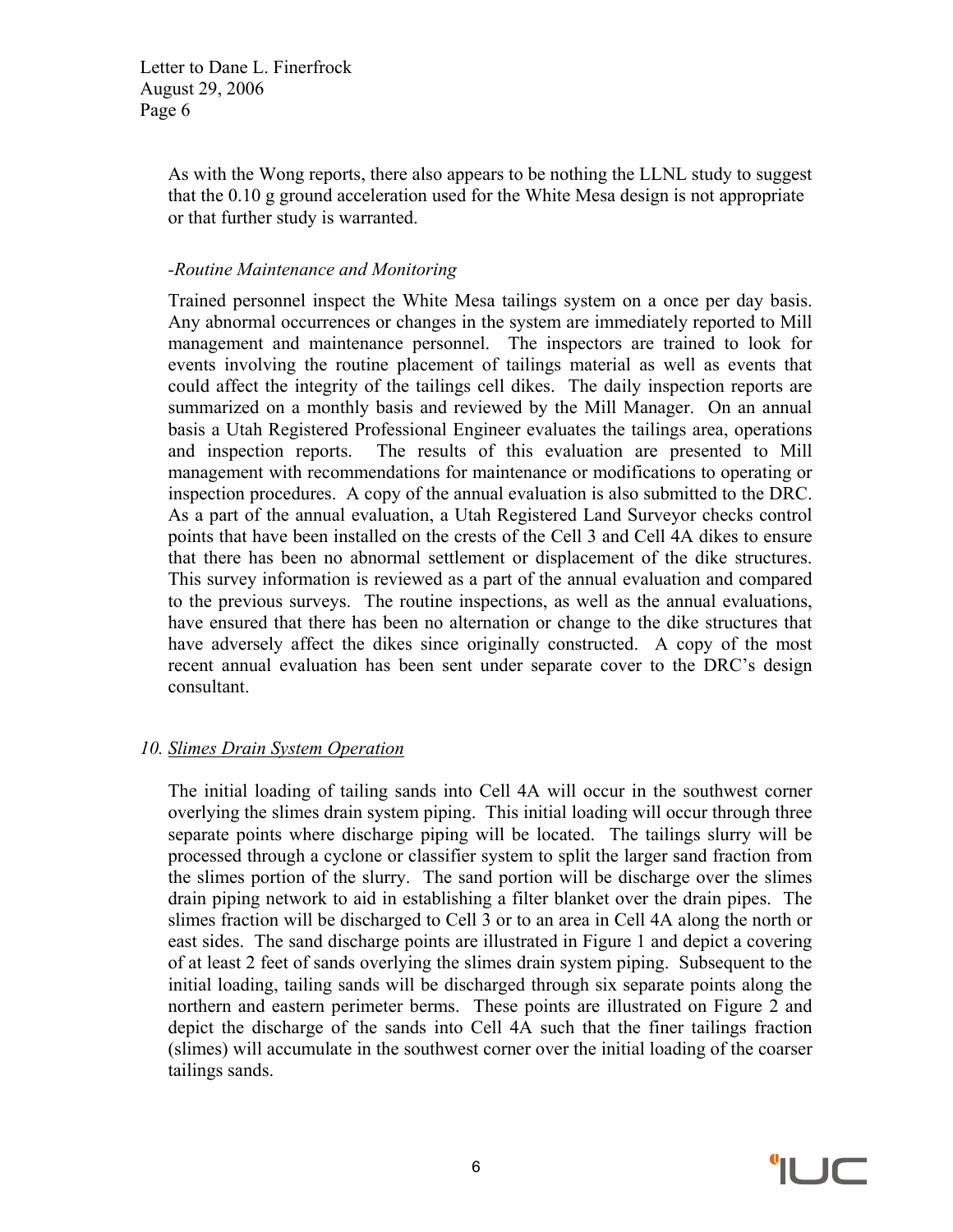*11. Action Leakage Rate – additional information, including a computation of different Action Leakage Rates that correlate to the range of liquid levels that are anticipated in the cell during operation, and an appropriate factor of safety, as needed, to account for uncertainties associated with the manner of installation of the geonet in the cell. Data used in this analysis, along with calculations and listing of data generated/used as the basis of the plot must be provided.*

Attachment D presents a graphical representation of the varying factor of safety values and calculations for the Action Leakage Rates (ALRs) associated with different head conditions in Cell 4A.

*12. Geonet Specification Revision – Address design considerations for the geonet including direction of placement of the geonet, possible damage to geonet material occurring during installation or temperature affects, possibility of partial intrusion of geomembrane into geonet and its affects, and the uncertainty with respect to adequacy and appropriateness of intrusion assumptions.*

The Technical Specifications have been updated to include a requirement that the geonet be placed perpendicular to the contour interval (direction of flow) and the transmissivity testing is to be conducted with the geonet placed between two layers of 60-mil HDPE geomembrane. Attachment B presents the revised Technical Specifications.

*13. Design Calculation Inconsistencies and Revisions – including a revised pipe strength calculation with updated values, a revised emergency spillway concrete pavement calculation that provides a consistent value for the slab bending moment due to the applied wheel load and calculation that considers the future use of a heavier piece of equipment. Spillway calculation should provide a formal list of references, additional documentation of assumptions.*

Attachment E presents the revised calculation packages. The size and flows used for the spillway design calculation were taken from the January 1990 White Mesa Mill Drainage Report submitted to the U. S. Nuclear Regulatory Commission by Umetco Minerals Corporation. In the Drainage Report, the Probable Maximum Precipitation/ Probable Maximum Flood ("PMP/PMF") was determined using NOAA's Hydrometeorological Report 49, Probable Maximum Precipitation Estimates, Colorado River and Great Basin Drainages.